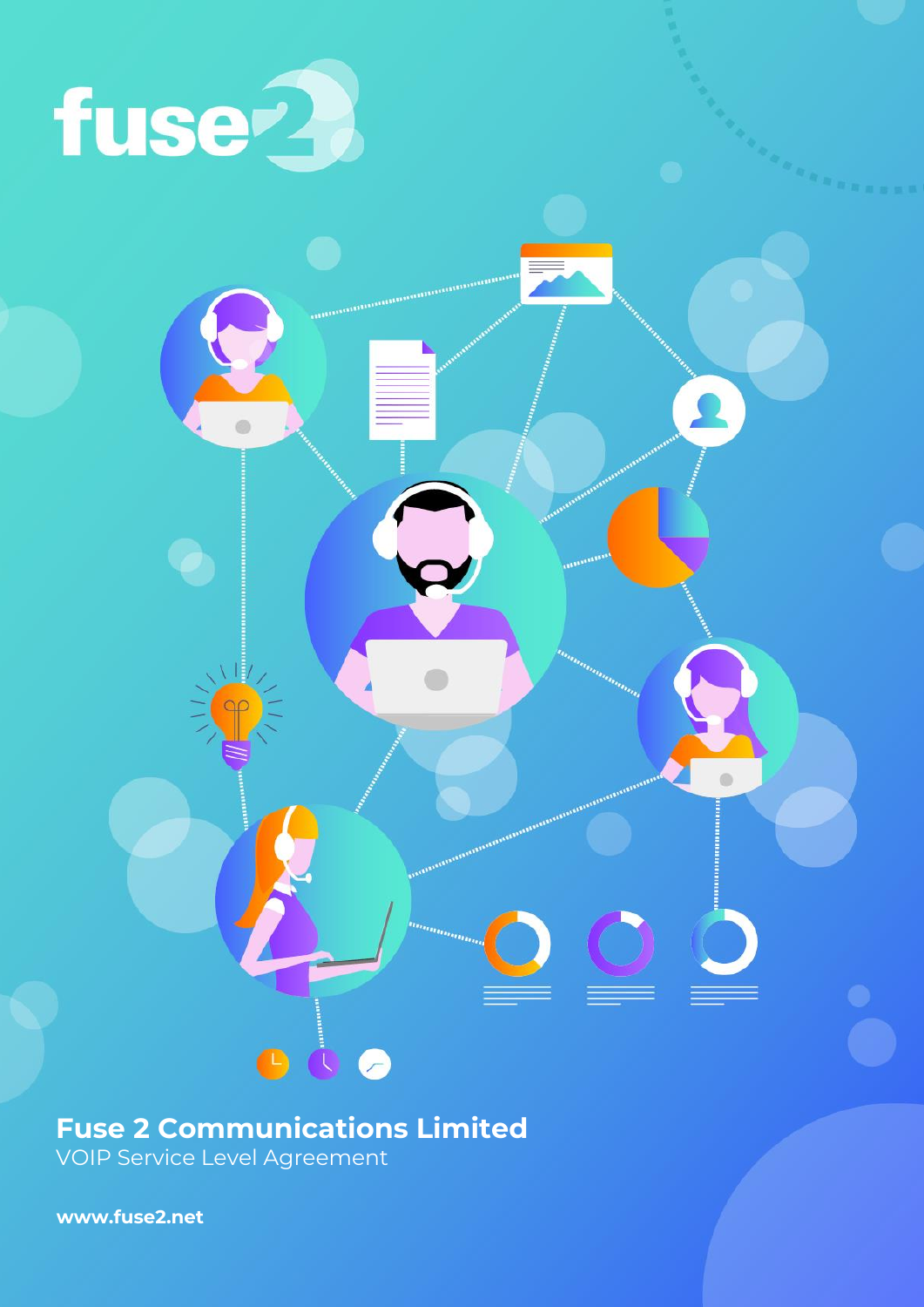#### **1. DEFINITIONS AND INTERPRETATION**

**1.1** Capitalised expressions shall have the meanings given in the General Terms and Conditions.

**1.2** The following additional definitions shall apply in this VOIP Service Level Agreement.

**Fault:** means an error or fault in the Equipment and/or Network, or other incident, which affects the Customer's ability to use the VOIP Services;

a a shi

**Planned Works:** means any scheduled construction or maintenance activities affecting the Network and/or Services previously identified by the Company to the Customer, or such additional works or activities as notified or agreed by the parties from time to time;

**VOIP Services:** means Service provided by the Company relating to Voice over IP, including phone systems, SIP trunks

#### **2. SERVICE LEVELS**

This VOIP Service Level Agreement sets out the Service Levels applicable to the provision of such VOIP Services.

#### **Availability**

The VOIP Services shall be available for 99.95% of the time measured during each Year during the Term, excluding any unavailability or outage of the Services resulting from:

- **(a)** Planned Works;
- **(b)** Minor Faults (as defined in paragraph 3 below);
- **(c)** disruptions to the power supply of the Customer;
- **(d)** an event of Force Majeure;
- **(e)** disruptions to the Services caused by the Customer and/or any of the Customer's software, hardware, services and/or system(s) which are not part of the Equipment; and/or
- **(f)** failure of the Customer to provide access in accordance with clause 5.1(c) of the General Terms and Conditions.

#### **3. REPAIR TIMES**

All Faults notified by the Customer to the Company in accordance with the Fault Management Process set out below (a **Support Ticket**) shall be categorised by the Company, acting reasonably given the nature of the Fault, in accordance with the following definitions and, upon request from the Customer, the Company shall notify the Customer of the categorisation of the Fault

| Fault                          | <b>Fault Description</b>             | <b>Cover</b>          |  |
|--------------------------------|--------------------------------------|-----------------------|--|
| <b>Business Critical Fault</b> | VOIP Services are unavailable for    | $24 \times 7$         |  |
|                                | multiple users. No workarounds       |                       |  |
|                                | exist and there is a severe business | <b>STATISTICS</b>     |  |
|                                | impact.                              |                       |  |
| Normal Fault                   | VOIP Services are experiencing an    | $24 \times 7$         |  |
|                                | issue. There is no workaround        |                       |  |
| Low Priority Fault             | VOIP Services are experiencing an    | <b>Business Hours</b> |  |
|                                | issue. There is a workaround         |                       |  |

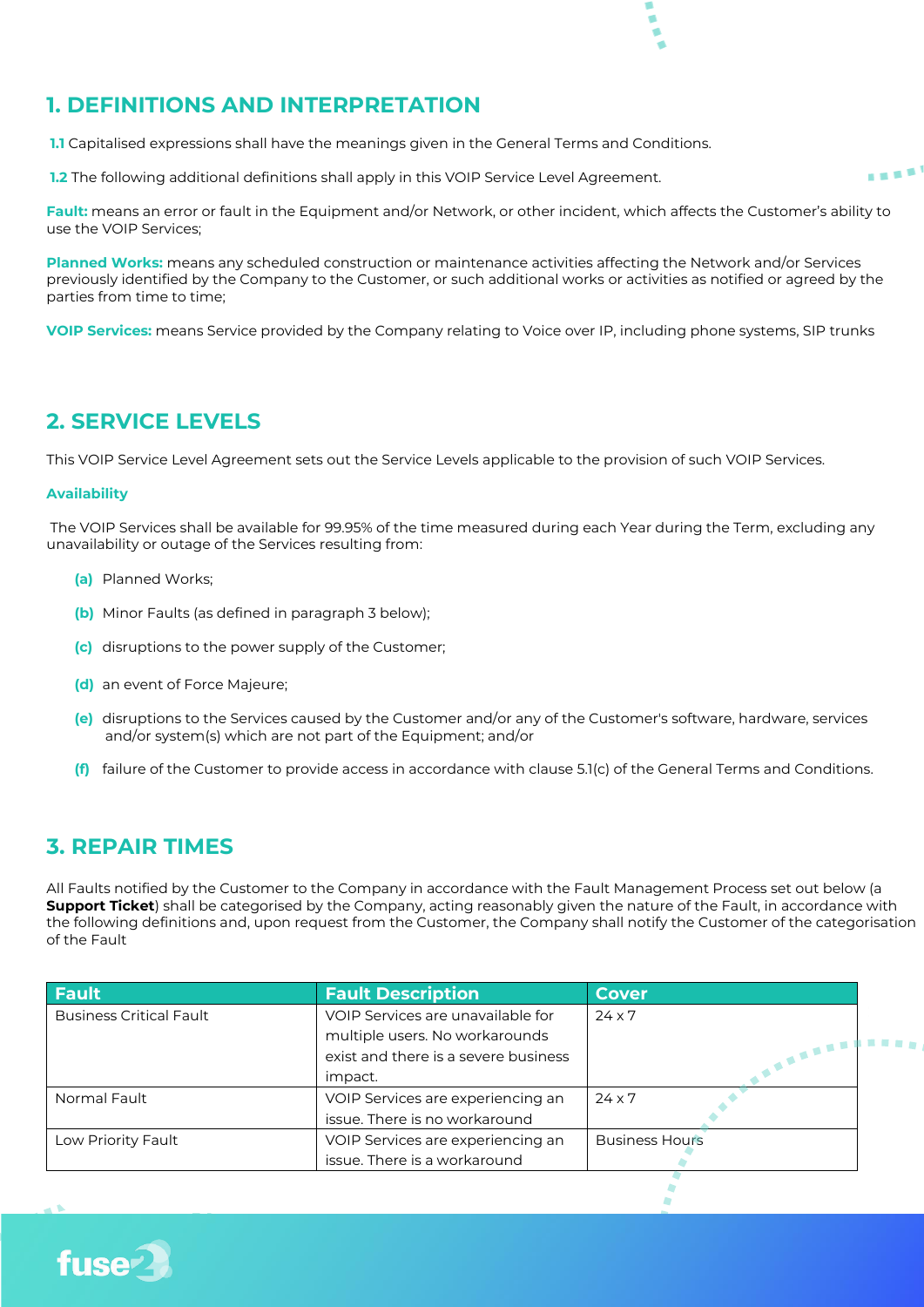For Business Critical Faults, the Company will endeavour to respond to a phone call from the Customer within 15 minutes. The target mean time to repair (**Target MTTR**) for a Business Critical Fault is four (4) elapsed hours from the time of notification of the Business Critical Fault (via phone) by the Customer to the Network Operations Centre.

For Normal Faults, the Company will endeavour to respond to a phone call from the Customer within 30 minutes. The target mean time to repair (**Target MTTR**) for a Normal Fault is four (4) elapsed hours from the time of notification of the Business Critical Fault (via phone) by the Customer to the Network Operations Centre.

For Low Priority Faults, the Company will endeavour to respond to a phone call from the Customer within 4 Business Hours. The target mean time to repair (**Target MTTR**) for a Low Priority Fault is two (2) business days from the time of notification of the Low Priority Fault (via phone) by the Customer to the Network Operations Centre.

Where a permanent solution is not possible within the Target MTTR, the Company may provide a temporary solution to ensure that the Services are restored within the Target MTTR. Where the Fault requires a permanent solution which requires planned outage, the Company shall carry out such permanent solution as Planned Works and the time for carrying out such repair shall be agreed between the parties.

#### **4. SERVICE CREDITS**

Where the Company has failed to resolve a Business Critical Fault or a Normal Fault within the Target MTTR, the Company will credit the Customer by reducing the Charges payable for the affected Internet Services for the following month by the amount set out in the table below (**Service Credit**), calculated by reference to the number of hours by which the Company has failed to meet the Target MTTR

| <b>Total Hours in a month by which the Company</b><br>has failed to meet the Target MTTR for a<br><b>Critical Fault</b> | <b>Service Credit</b>                                                                                                             |
|-------------------------------------------------------------------------------------------------------------------------|-----------------------------------------------------------------------------------------------------------------------------------|
| 0-4 Business Hours                                                                                                      | An amount equivalent to one (1) day of the monthly fee<br>payable for the affected<br>Internet Services (per circuit affected_    |
| 4-8 Business Hours                                                                                                      | An amount equivalent to two (2) days of the monthly fee<br>payable for the affected Internet Services (per circuit<br>affected)   |
| 8-16 Business Hours                                                                                                     | An amount equivalent to three (3) days of the monthly<br>fee payable for the affected Internet Services (per circuit<br>affected) |
| 16+ Business Hours                                                                                                      | An amount equivalent to five (5) days of the monthly fee<br>payable for the affected Internet Services (per circuit<br>affected   |

There are no credits provided for Low Priority Faults.

true 99.999% uptime SLA.

# **5. CUSTOMER CLAIMS PROCEDURE**

All claims for Service Credits must be submitted by the Customer within thirty (30) days from the date on which the Customer notified the Company of the Fault to which such Service Credit relates in accordance with the Fault Management Process. Any Service Credit which is to be applied against the following monthly fee for the Internet Services will be confirmed by credit note issued by the Company to the Customer **Cost Effective:** Reduce spend with our simple calling plans. Only pay for the

**Stress Free Migration:** Smooth migration to Microsoft Teams with very little impact on users. Easy  $A$  and  $A$  administration of integrating existing  $\mathcal{A}$  integrating voice systems  $\mathcal{A}$ with Microsoft Teams. Fully Managed: Fully managed: Fully managed: Fully managed: Fully managed service, end-to-

maximum number of conceptual  $\mathcal{C}$  of conceptual pricing. The performance pricing  $\mathcal{C}$ 

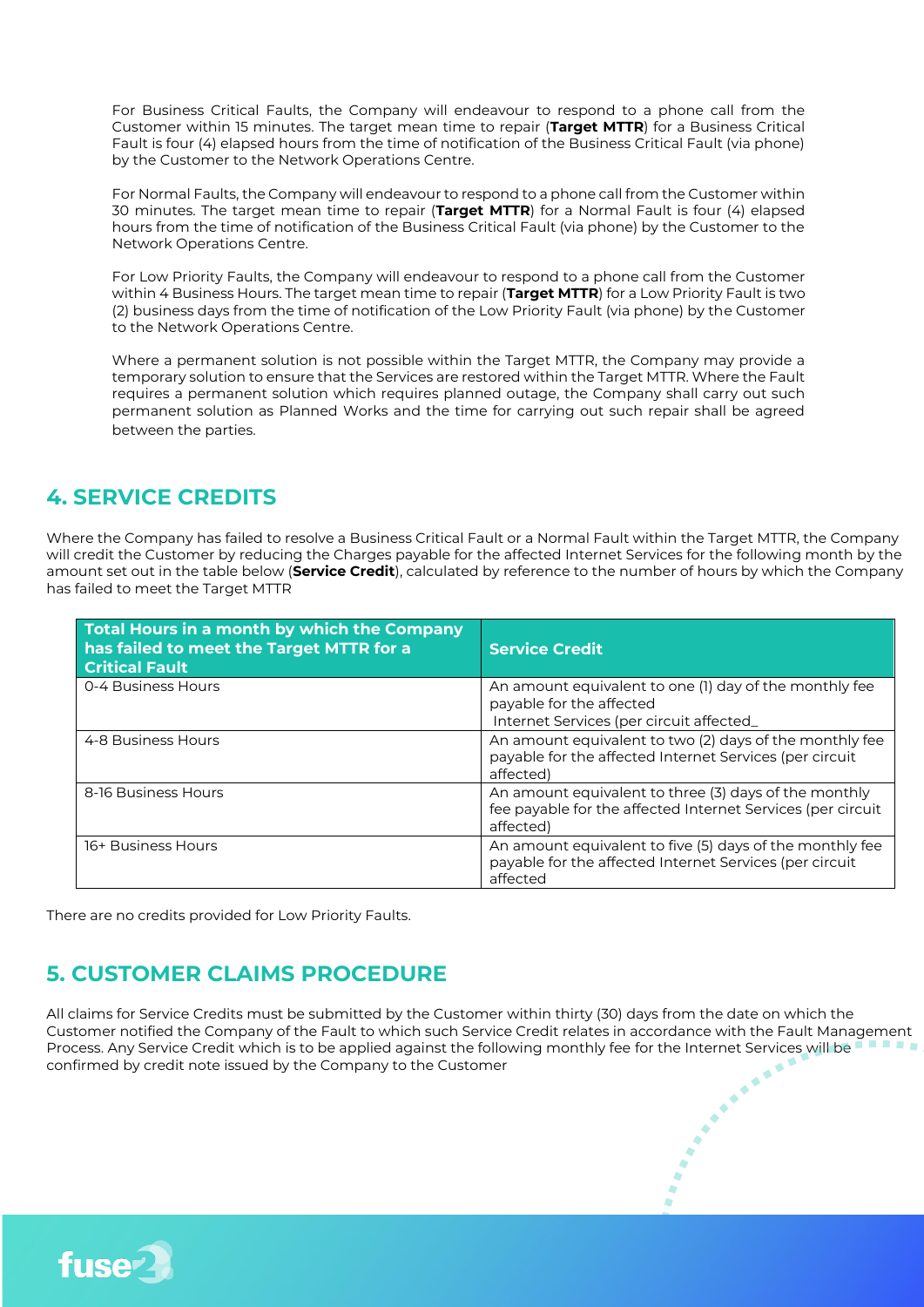#### **6. FAULT MANAGEMENT PROCESS**

The Customer will be responsible for monitoring the Services under this Service Level Agreement. If the Customer detects a Fault, it shall report the Fault to the Company as soon as practicable via the Network Operations Centre (details of which are set out below).

When reporting a Fault to the Company, the Customer must provide the following information:

- **(a)** the Site at which the Fault has occurred;
- **(b)** details of the Fault and any supporting information;
- **(c)** confirmation and details of testing of the Customer's systems and associated equipment (other than the Equipment) that has been undertaken;
- **(d)** test results undertaken by the Customer in relation to the detected Fault;
- **(e)** any access requirements the Company may require in order to access the Site to carry out the repair;
- **(f)** the availability of the Customer's personnel to assist the Company in connection with the repair of the Fault;
- **(g)** Customer contact details.

The Customer acknowledges that the Company requires the information set out above in order to repair a Fault. Should the Customer fail to provide any of the information set out above, then the Target MTTR shall not commence until such information is provided.

Upon receipt of notification of a Fault from the Customer, the Company shall notify the Customer of the "Fault Reference Number" together with the categorisation of the Fault. The Fault Reference Number should be quoted on all subsequent communications regarding that Fault.

Should the customer notify the company by email but not via phone, the calculation of Target MTTR will start at the time at which the Company acknowledges by email receipt of the ticket.

# **7. SUPPORT TICKET CLOSURE**

The Company shall notify the Customer once the Fault has been cleared following internal notification from its engineering staff that the Services have been restored for the Customer. The Customer shall notify the Company within thirty (30) minutes of receiving notification from the Company that the Fault has been cleared if the Customer disputes that the Fault has been cleared. If no such notification is received from the Customer within such thirty (30) minute period, the Support Ticket will be deemed to have been closed.

If a Fault has been cleared using a temporary solution, the Support Ticket shall be marked accordingly and the permanent solution shall be provided by the Company on a date to be agreed by the parties.

 $\ddot{\phantom{a}}$ 

The parties will each record the following information on their respective fault logging systems when a Support Ticket is closed:<br>
(a) Names and contact numbers of the parties' representatives at the closure of the Support closed:

- **(a)** Names and contact numbers of the parties' representatives at the closure of the Support Ticket;
- **(b)** Restoration actions taken;
- **(c)** Restoration time of the Fault and the Services.

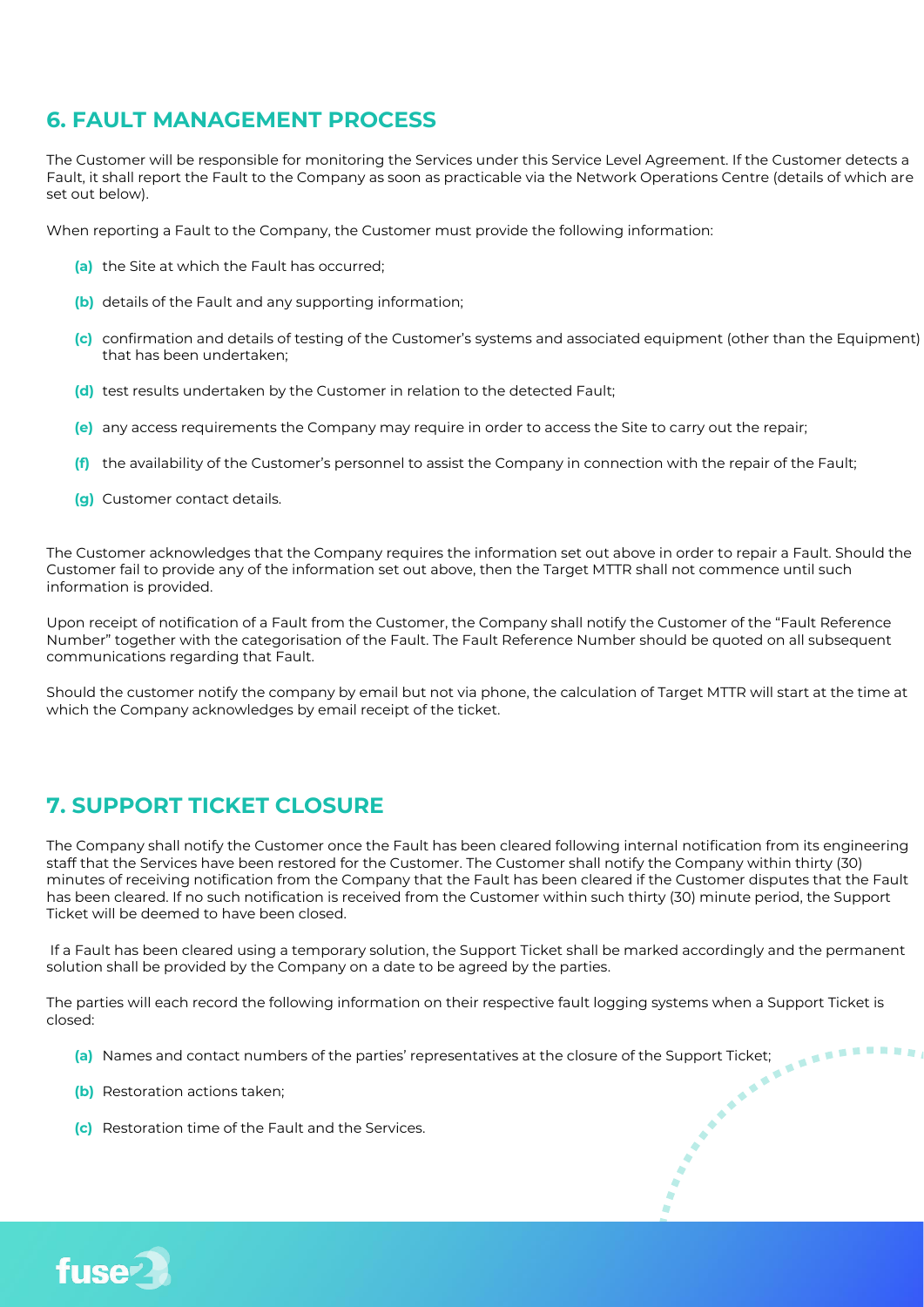# **8. NETWORK OPERATIONS CENTRE**

The Company shall at all times operate a Network Operations Centre to coordinate the Company's response to and the repair of a Fault.

Email: support@fuse2.net

# **9. FAULT ESCALATION**

Escalation of a Fault can be requested by the Customer at any time if:

- **(a)** a Business Critical Fault is not repaired within the Target MTTR; or
- **(b)** a Fault is particularly sensitive given the nature of the Customer's business and a repair is required within a shorter period than the Target MTTR.

To escalate a Fault, the Customer must notify the Company of its request for such escalation via the parties' respective helpdesks and the Company will respond to such request within twenty (20) minutes of receipt of the request. If the parties' respective helpdesk staff are unable to agree to escalate the Fault, a manager of the Customer shall contact the Company's Services Director, Chris Blagg, at [chris.blagg@fuse2.net](mailto:chris.blagg@fuse2.net)

#### **10. MAINTENANCE AND PLANNED WORKS**

The Company shall be responsible for maintaining the Network up to the Points of Connection.

The Company shall use reasonable endeavours to ensure that maintenance and upgrade work to the Network is planned in advance (with the exception of emergency works or events outside the control of the Company) to minimise disruption to the Services and the Company shall provide at least 24 hours' notice prior to the commencement of any Planned Works that will affect the availability of the Services